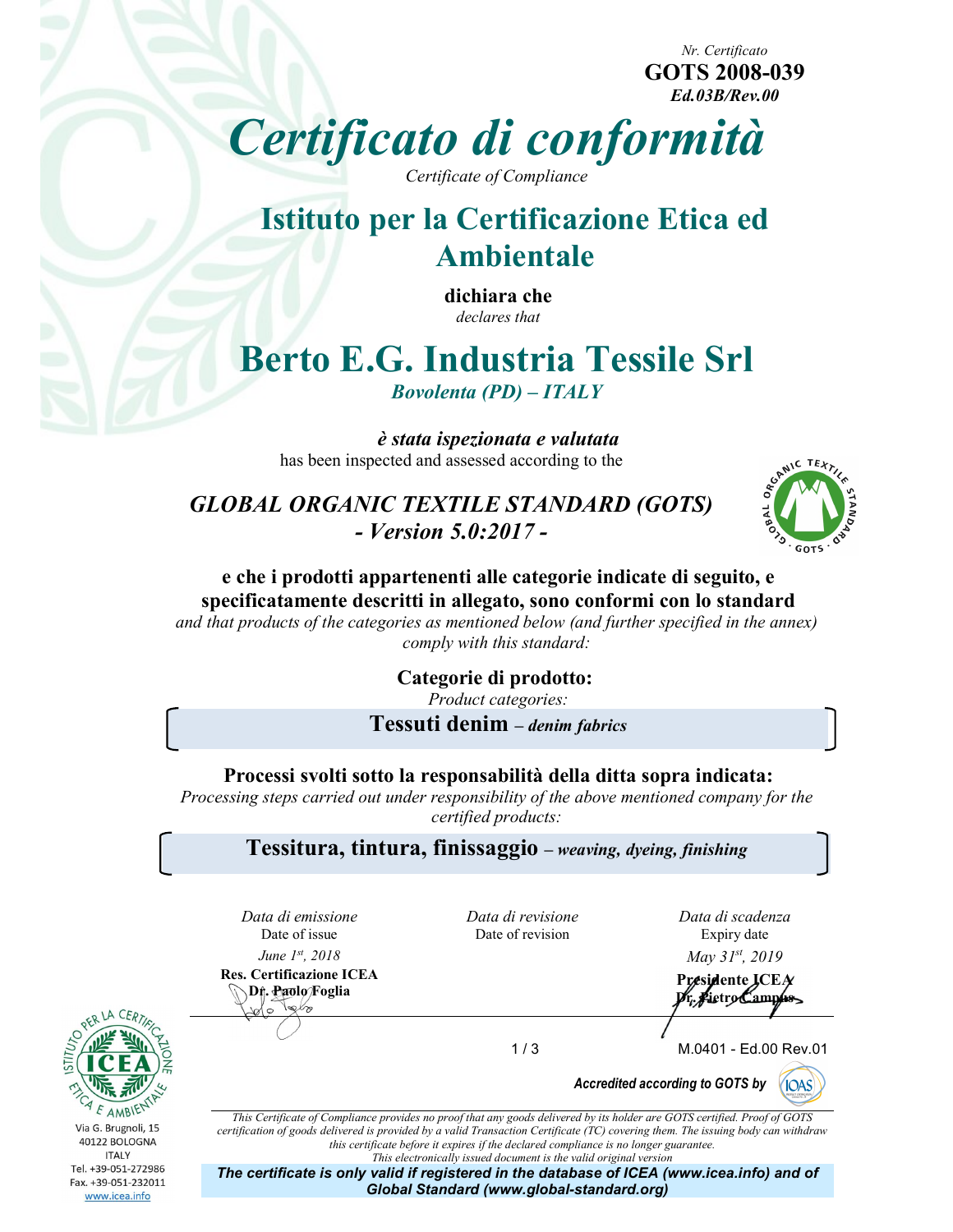Nr. Certificato GOTS 2008-039

# ANNEX - I



#### Approved organic products

In specific the certificate covers the following products:

| Company name<br><b>Berto E.G. Industria Tessile Srl</b> |                                                                                                                            |                                          |                |                |  |  |
|---------------------------------------------------------|----------------------------------------------------------------------------------------------------------------------------|------------------------------------------|----------------|----------------|--|--|
| <b>Tessuti Denim</b> – Denim Fabrics                    |                                                                                                                            | <b>Composizione</b> - <i>composition</i> |                |                |  |  |
| Product name                                            | <b>Description</b>                                                                                                         | Fibra - Fibre                            | Id.            | %              |  |  |
| <b>BIO ECO-DENIM</b>                                    | Tessuto denim tinto con indaco naturale<br>Denim fabric dyed with natural Indaco                                           | *Cotone (cotton)                         | CO             | 100            |  |  |
| <b>BIO ECO-DENIM EL.</b>                                | Tessuto denim stretch tinto con indaco naturale                                                                            | *Cotone (cotton)                         | C <sub>O</sub> | 98             |  |  |
|                                                         | Denim stretch fabric dyed with natural<br>Indaco                                                                           | Elastan                                  | EA             | $\overline{2}$ |  |  |
| Nevada Organic 11,<br><b>KRS</b>                        | Tessuto denim tinto con indaco naturale<br>Denim fabric dyed with natural Indaco                                           | *Cotone (cotton)                         | CO             | 100            |  |  |
| Nevada Organic EL<br>11                                 | Tessuto denim stretch tinto con indaco naturale                                                                            | *Cotone (cotton)                         | C <sub>O</sub> | 98             |  |  |
|                                                         | Denim stretch fabric dyed with natural<br>indaco<br>$\mathbf{r}$ and a contract of the state $\mathbf{u}$ and $\mathbf{r}$ | Elastan                                  | EA             | $\overline{2}$ |  |  |

Da agricoltura biologica – from organic agriculture

Date of issue Date of revision<br>Data di emissione Data di revisione Data di emissione  $\lim_{x \to 0} \frac{1}{t}$ , 2018  $\bigcap$ Res. Certificazione ICEA Dr. Paolo Foglia

Date of revision

Data di revisione Data di scadenza Expiry date May 31st, 2019

Presidente ICEA Dr.Pietro Campus



2 / 3 M.0401 - Ed.00 Rev.01

Accredited according to GOTS by (IOAS)

This Certificate of Compliance provides no proof that any goods delivered by its holder are GOTS certified. Proof of GOTS certification of goods delivered is provided by a valid Transaction Certificate (TC) covering them. The issuing body can withdraw this certificate before it expires if the declared compliance is no longer guarantee. This electronically issued document is the valid original version

The certificate is only valid if registered in the database of ICEA (www.icea.info) and of Global Standard (www.global-standard.org)